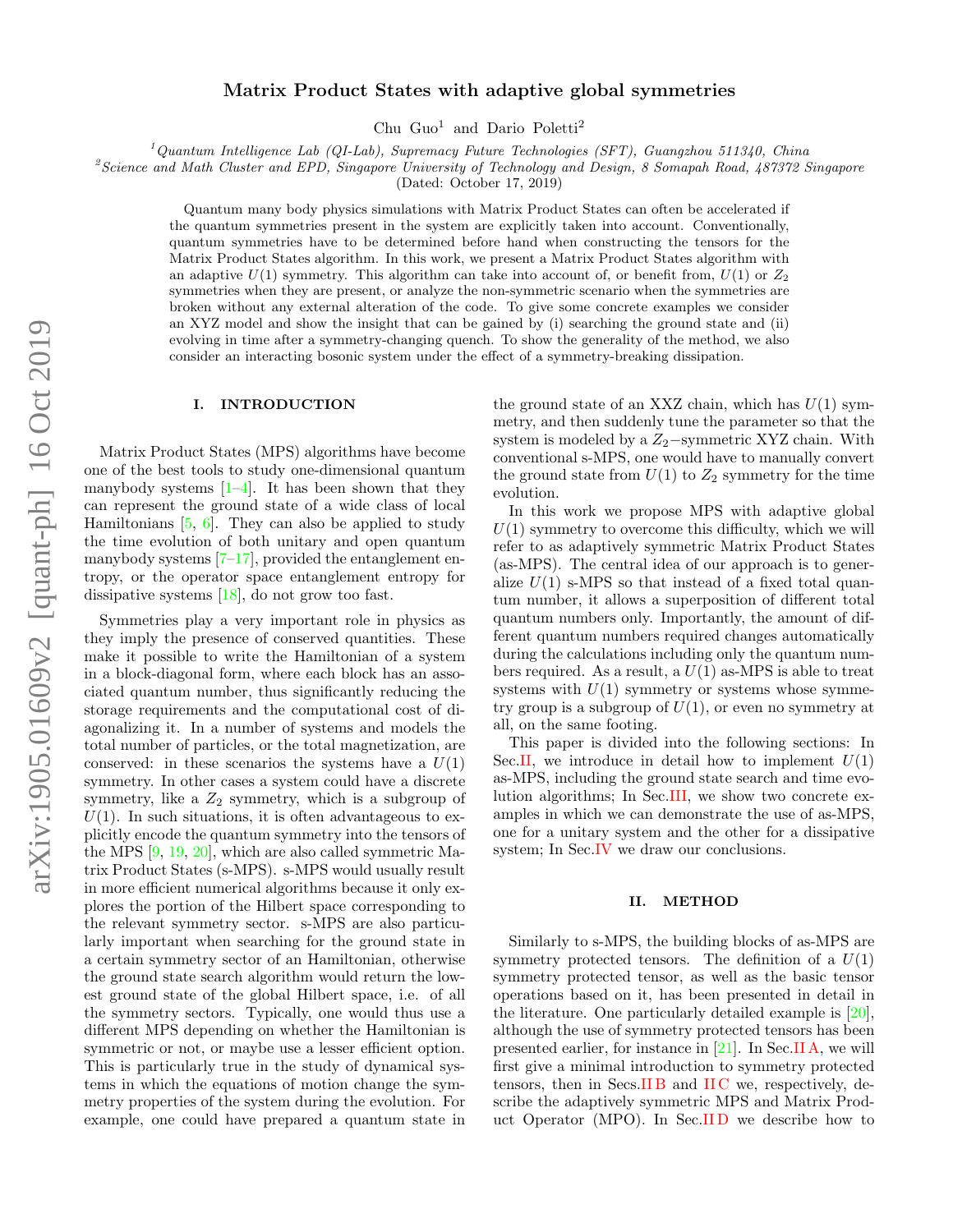search for the ground state and in Sec.IIE how to implement time evolution.

## <span id="page-1-0"></span>A. Symmetry protected tensors

A U(1) symmetry protected tensor can be represented as a list of dense tensors labelled by quantum numbers, the dimension of the space corresponding to that quantum number and, very importantly, a direction for each quantum number stating whether it is incoming or outgoing from the tensor. This direction is key to preserve the symmetry for the overall state. For example, a 4 dimensional symmetry protected tensor  $\mathcal O$  could be written as

$$
\mathcal{O} = \{ \mathbf{O}^{(\vec{n}_1, I_{n_1}), (\vec{n}_2, I_{n_2})}_{(\vec{n}_3, I_{n_3}), (\vec{n}_4, I_{n_4})} \}. \tag{1}
$$

Here  $\mathbf{O}^{(\vec{n}_1,I_{n_1}),(\vec{n}_2,I_{n_2})}_{(\vec{n}_1,I_{n_1})}$  $(\tilde{n}_3, I_{n_3}),(\tilde{n}_4, I_{n_4})$  is a 4 dimensional dense tensor with dimensions  $I_{n_i}$ , and  $n_i$  for  $1 \leq i \leq 4$  labels the four quantum number (note that here we don't differentiate between superscripts and subscripts). The quantum numbers have two directions,  $\vec{n}_i$  and  $\vec{n}_i$ , depending on whether, respectively, the quantum numbers flows in or out. The  $U(1)$  symmetry can be explicitly enforced by the fusion rule

$$
n_1 + n_2 - n_3 - n_4 = 0,\t\t(2)
$$

where  $n_3$  and  $n_4$  are subtracted because their quantum numbers flow outside of the tensor  $\mathcal{O}$ , while  $n_1$  and  $n_2$ are added because their quantum numbers flow inside of the tensor  $\mathcal{O}$ . For the implementation of algorithms with symmetric Matrix Product States, it is convenient to use an appropriate library that takes into account which tensors can be added, multiplied, decomposed and merged. Of particular importance would be a structured tensor which takes into account of the possible number conserving combinations (see, for example, [\[20\]](#page-7-9)). To simplify the notation, in the following we will denote  $(\vec{n}_i, I_{n_i})$  simply as  $\vec{n}_i$  and  $(\vec{n}_i, I_{n_i})$  as  $\vec{n}_i$ , implicitly indicating the size  $I_{n_i}$ ; the tensor in Eq.[\(1\)](#page-1-2) would then be rewritten as  $\mathcal{O} = \{\mathbf{O}^{\vec{n}_1, \vec{n}_2}_{\bar{n}_3, \bar{n}_4} \}.$ 

#### <span id="page-1-1"></span>B. Adaptively symmetric Matrix Product States

An MPS representing a quantum state on L sites is a chain with 3–dimensional tensors. The tensor  $\mathcal{M}_l$  on site l of the MPS is labelled by a physical quantum number  $\sigma_l$ , an auxiliary quantum number  $a_l$  which connects it to its left hand site, and  $a_{l+1}$  which connects it to its right hand site. As a result,  $\mathcal{M}_l$  can be written as

$$
\mathcal{M}_l = \{ \mathbf{M}_{\vec{a}_l, \tilde{a}_{l+1}}^{\tilde{\sigma}_l} \},\tag{3}
$$

and the fusion rule  $Eq.(2)$  $Eq.(2)$  becomes

$$
\sigma_l + a_{l+1} - a_l = 0. \tag{4}
$$



<span id="page-1-4"></span><span id="page-1-2"></span>FIG. 1: as-MPS and as-MPO with adaptive global  $U(1)$  symmetry. We use the convention that the quantum numbers flow in from the right hand side and out from the left hand side. Each  $\mathcal{M}_l$  is a 3 dimensional tensor and each  $\mathcal{W}_l$  is a 4 dimensional tensor.  $a_1$  and  $a_{L+1}$  are the quantum numbers on the left and right boundaries of the as-MPS, and  $b_1$  and  $b_{L+1}$  are the quantum numbers on the left and right boundaries of the as-MPO.  $a_{L+1}$  and  $b_{L+1}$  are usually chosen so that  $a_{L+1} = b_{L+1} = 0$ . For s-MPS and s-MPO, one has  $a_1 = N$  (N is the total quantum number) and  $b_1 = 0$  (the MPO conserves the total quantum number). For as-MPS,  $a_1$  is allowed to have multiple values  $N_1, N_2, \ldots$ , each of them corresponds to an s-MPS with total quantum number  $N_1, N_2, \ldots$ . For as-MPO,  $b_1$  is allowed to have multiple values such as  $-1, 0, 1, \ldots$ , each of them corresponding to a quantum operator which changes the total quantum number by  $-1, 0, 1, \ldots$  when applied to an as-MPS. The labels  $a_1$  and  $b_1$  are in red to indicate the main difference between s-MPS and s-MPO with as-MPS and as-MPO.

<span id="page-1-3"></span>We encode the flow of quantum numbers as in Fig[.1](#page-1-4) (bottom). Conventionally, if an MPS has a fixed total quantum number N, then one would have  $a_{L+1} = 0$  for the right boundary, and  $a_1 = N$  for the left boundary, and we could denote it as  $s\text{-MPS}_N$ . The central observation is that one can generalize this approach such that  $a_{L+1} = 0$  still holds, while  $a_1$  could have multiple values depending on how many possible total quantum numbers the quantum state has. As a result, different  $a_1$  will correspond to a different total quantum number. Simply speaking, an as-MPS is a collection of the relevant s-MPSs which we write symbolically as

as-MPS = 
$$
\sum_{N} s \cdot \text{MPS}_N.
$$
 (5)

As for typical s-MPS, the overall bond dimension (defined as the size of the auxiliary dimensions) of an as-MPS is the sum of the sizes of all the blocks corresponding to different auxiliary quantum numbers. In this way, while keeping each block to a manageable size, it is possible to effectively use a very large overall bond dimension for the as-MPS.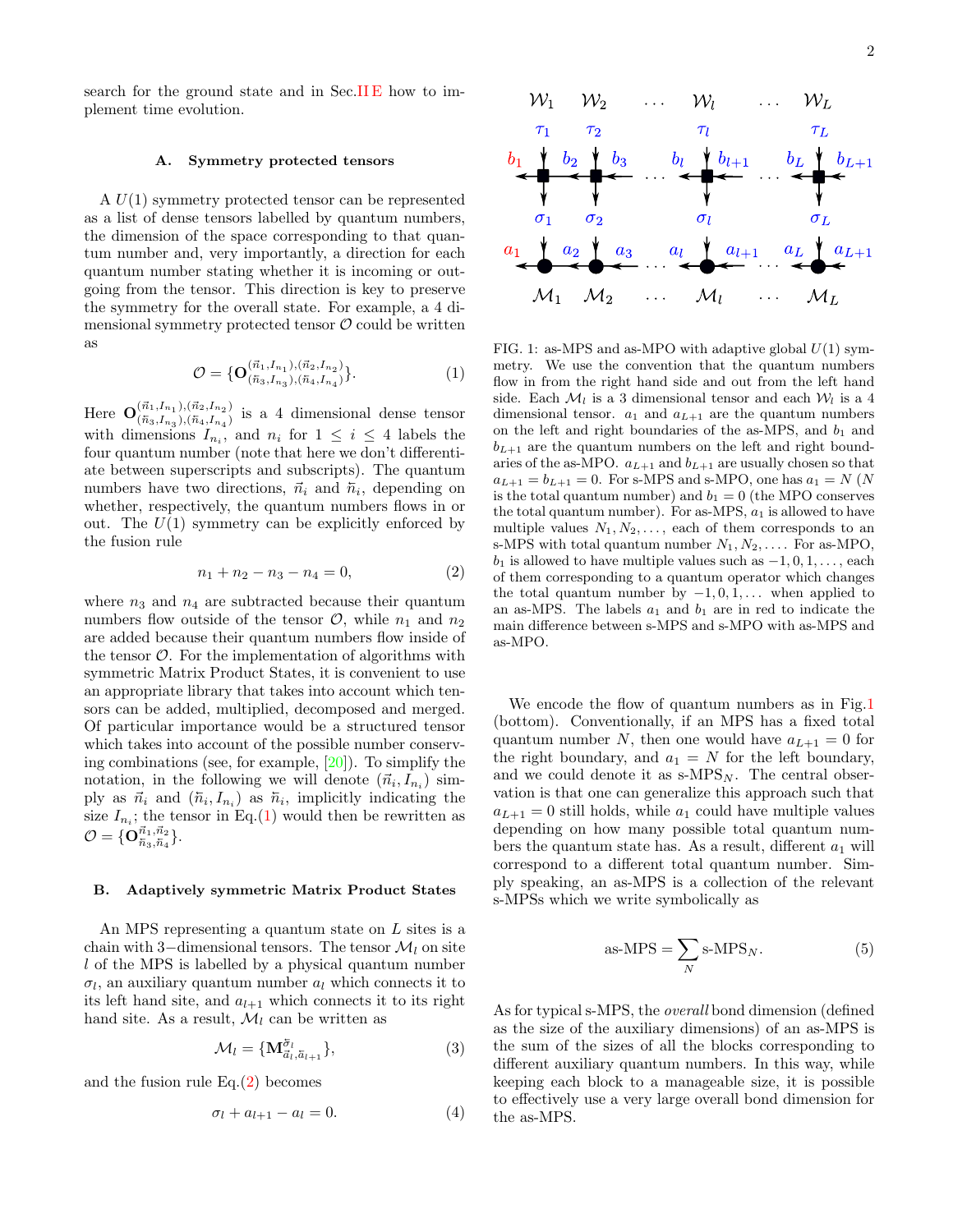### <span id="page-2-0"></span>C. Adaptively symmetric Matrix Product Operators

Adaptively symmetric Matrix Product Operators (as-MPO) can be treated in a similar manner as they form a chain of 4−dimensional symmetry protected tensors. The tensor  $W_l$  on the *l*-th site of an as-MPO is labelled by two physical quantum numbers  $\sigma_l$  and  $\tau_l$ , and auxiliary quantum number  $b_l$  which connects it to its left hand site, and  $b_{l+1}$  which connects it to its right hand site. Thus  $W_l$  can be written as

$$
\mathcal{W}_l = \{ \mathbf{W}_{\vec{b}_l, \vec{b}_{l+1}}^{\vec{\sigma}_l, \vec{\tau}_l} \},\tag{6}
$$

where the dimensions of the tensors are implicit in this notation, and the quantum numbers satisfy

$$
\tau_l + b_{l+1} - \sigma_l - b_l = 0. \tag{7}
$$

The flow of quantum numbers is represented in Fig[.1](#page-1-4) (top). For  $U(1)$  symmetric systems, the MPO does not change the total quantum number of the quantum state. If the quantum state had total quantum number  $N$  before being multiplied by the MPO, after the multiplication between MPO and MPS, the total quantum number for the quantum state is still  $N$ . As a result we can denote a symmetric MPO as s-MPO =  $\sum_{N}$  s-MPO $_N^N$ , with the particular number preserving condition that  $b_1 = b_{L+1} = 0$ . In order to generalize this concept, we allow the quantum number  $b_1$  at the left boundary to take multiple values while still keeping  $b_{L+1} = 0$ . Therefore the adaptively symmetric Matrix Product Operator can be written as

as-MPO = 
$$
\sum_{N,N'} s\text{-MPO}_N^{N'},
$$
 (8)

where  $N' = N$  if and only if the system has  $U(1)$  symmetry. In case the system has only a discrete symmetry, for example parity, a  $Z_2$  symmetry, then N and N' satisfy  $N' = N \pm E$  where E is an even number. If the system has no symmetry at all, then  $N$  and  $N'$  can be arbitrary. However, in this case, it may be more efficient to use nonsymmetric MPO and MPS since the number of states will be the same for both approaches and the non-symmetric version has a much simpler data structure.

In the next sections we show how to adapt the ground state search and time evolution algorithms using as-MPS and as-MPO.

#### <span id="page-2-1"></span>D. Ground state search algorithm

Here we present the ground state search algorithm that we have implemented based on as-MPS. The core structure retraces that of a two-site variational Matrix Product States algorithm which we briefly present in the following. In this algorithm it is convenient to keep the MPS in the "mixed-canonical" form

$$
\sum_{a_1, a_2, \dots, a_{L+1}} \mathcal{A}_1 \dots \mathcal{A}_{l-1} \mathcal{M}_l \mathcal{M}_{l+1} \mathcal{B}_{l+2} \dots \mathcal{B}_L, \quad (9)
$$

where the  $A_l$  are called "left-canonical" because

<span id="page-2-2"></span>
$$
\sum_{\sigma_l, a_l} \mathcal{A}_{\vec{a}_l, \vec{a}_{l+1}}^{\sigma_l} \text{conjugate}(\mathcal{A})_{\vec{a}_l, \vec{a}_{l+1}}^{\vec{\sigma}_l} = \mathcal{I}_{\vec{a}_{l+1}, \vec{a}_{l+1}}\tag{10}
$$

and the  $B_l$  are "right-canonical", i.e.

<span id="page-2-3"></span>
$$
\sum_{\sigma_l, a_{l+1}} \mathcal{B}_{\vec{a}_l, \vec{a}_{l+1}}^{\vec{\sigma}_l} \text{conjugate}(\mathcal{B})_{\vec{a}_l', \vec{a}_{l+1}}^{\vec{\sigma}_l} = \mathcal{I}_{\vec{a}_l, \vec{a}_l'}.
$$
(11)

In both Eqs.[\(10,](#page-2-2)[11\)](#page-2-3)  $\mathcal{I}_{\vec{a}_l, \vec{a}'_l}$  represents the identity matrix for the two indices  $\vec{a}_l$ ,  $\vec{a}'_l$ . Here conjugate( $\mathcal{O}$ ) means to take the element wise conjugate of the tensor  $\mathcal{O}$ , during which the direction of each quantum number also gets reversed. The two tenors with a commom quantum number  $n$  which is summed over should have opposite directions. No restrictions is made on the tensors M. A two-site ground state search variational MPS algorithm works by iteratively minimizing the energy of an effective Hamiltonian  $\hat{H}_{\text{eff}}$  on each neighbouring pair of sites. This minimization is done iteratively, from left to right and then back from right to left, in what is called a sweep. Thus the central step for the two-site ground state search algorithm is to build the local effective Hamiltonian  $\hat{H}_{eff}$ . To compute  $\hat{H}_{eff}$  on sites l and  $l+1$  (also referred to as bond  $l$ ), one needs to trace out the *left environment* consisting of the sites to the left of the l-th site to obtain the tensor  $\mathcal{L}_l$ 

$$
\mathcal{L}_{\vec{a}'_l, \vec{b}_l, \vec{a}_l} = \sum_{\substack{a'_{l-1}, b_{l-1}, a_{l-1} \\ \sigma_{l-1}, \sigma'_{l-1}}} \mathcal{L}_{\vec{a}'_{l-1}, \vec{b}_{l-1}, \vec{a}_{l-1}} \times \n\mathcal{A}_{\vec{a}_{l-1}, \vec{a}_l}^{\vec{\sigma}_{l-1}} \text{conjugate}(\mathcal{A})_{\vec{a}'_{l-1}, \vec{a}'_l}^{\vec{\sigma}'_{l-1}} \mathcal{W}_{\vec{b}_{l-1}, \vec{b}_l}^{\vec{\sigma}_{l-1}, \vec{\sigma}'_{l-1}}, \qquad (12)
$$

<span id="page-2-4"></span>and the right environment consisting of sites to the right of the  $(l + 1)$ -th site to obtain the tensor  $\mathcal{R}_{l+2}$ 

$$
\mathcal{R}_{\tilde{a}'_{l+2}, \vec{b}_{l+2}, \vec{a}_{l+2}} = \sum_{\substack{a'_{l+3}, b_{l+3}, a_{l+3} \\ \sigma_{l+2}, \sigma'_{l+2}}} \mathcal{R}_{\tilde{a}'_{l+3}, \vec{b}_{l+3}, \vec{a}_{l+3}} \times \n\mathcal{B}_{\tilde{a}_{l+2}, \tilde{a}_{l+3}}^{\tilde{\sigma}_{l+2}} \text{conjugate}(\mathcal{B})_{\tilde{a}'_{l+2}, \vec{a}'_{l+3}}^{\tilde{\sigma}'_{l+2}} \mathcal{W}_{\tilde{b}_{l+2}, \tilde{b}_{l+3}}^{\tilde{\sigma}_{l+2}, \tilde{\sigma}'_{l+2}}.
$$
\n(13)

With  $\mathcal{L}_l$ ,  $\mathcal{R}_{l+2}$  and  $\mathcal{W}_l$ ,  $\mathcal{W}_{l+1}$ , one can construct  $\hat{H}_{eff}$  as

$$
\hat{H}_{\text{eff}} \frac{\vec{a}'_i, \vec{\sigma}'_i, \vec{a}'_{i+1}, \vec{a}'_{i+2}}{\vec{a}_{t}, \vec{b}_{t+1}, \vec{a}_{t+2}} = \sum_{b_l, b_{l+1}b_{l+2}} \mathcal{L}_{\vec{a}'_l, \vec{b}_l, \vec{a}_l} \mathcal{R}_{\vec{a}'_{l+2}, \vec{b}_{l+2}, \vec{a}_{l+2}} \times \n\mathcal{W}_{\vec{b}_l, \vec{b}_{l+1}}^{\vec{\sigma}_l, \vec{\sigma}'_l} \mathcal{W}_{\vec{b}_{l+1}, \vec{b}_{l+2}}^{\vec{\sigma}_{l+1}, \vec{\sigma}'_{l+1}} \tag{14}
$$

Grouping the tensor indexes  $(\bar{a}_l, \vec{\sigma}_l, \vec{\sigma}_{l+1}, \vec{a}_{l+2})$  and  $(\vec{a}'_l, \vec{\sigma}'_l, \vec{\sigma}'_{l+1}, \vec{a}'_{l+2})$ , one could treat  $\hat{H}_{eff}$  as a matrix and find its lowest eigenstate  $\mathcal{M}_{\vec{a}_l,\vec{\sigma}_l,\vec{\sigma}_{l+1},\vec{a}_{l+2}}$  and eigenvalue.  $\mathcal{M}_{\bar{a}_l,\vec{\sigma}_l,\vec{\sigma}_{l+1},\vec{a}_{l+2}}$  is then decomposed into two 3 dimensional tensors by singular value decomposition (SVD)

$$
SVD(\mathcal{M}_{\vec{a}_l,\vec{\sigma}_l,\vec{\sigma}_{l+1},\vec{a}_{l+2}}) = \sum_{s} \mathcal{A}_{\vec{a}_l,\bar{s}}^{\vec{\sigma}_l} \mathcal{S}_{\vec{s},\bar{s}} \; \mathcal{B}_{\vec{s},\vec{a}_{l+2}}^{\vec{\sigma}_{l+1}}, \quad (15)
$$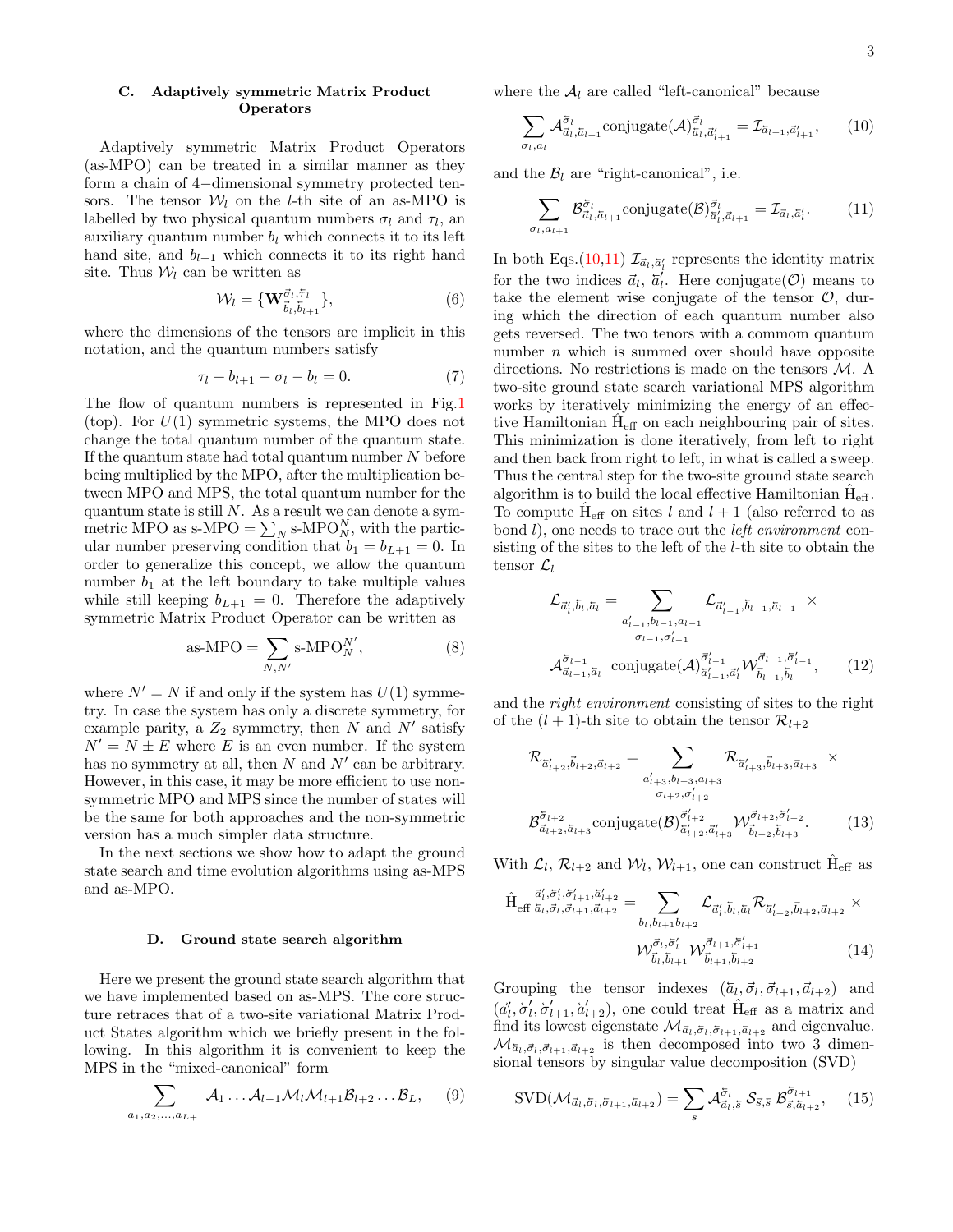and the results are used to update  $A_l$  or  $B_{l+1}$  depending on whether the sweep is from left to right or from right to left.

To adapt the above algorithm to as-MPS, one notices that the only difference between s-MPS, s-MPO and as-MPS, as-MPO is that for the latter there is a much larger variety of possible values for the left-most index  $(a_1 \text{ or } b_1)$  of the tensors at the left boundary. Conventionally,  $a_1$  (auxiliary index on the s-MPS) can only take a single value  $N$  and  $b_1$  (auxiliary index on the s-MPO) has to be 0, therefore one can straightforwardly construct  $\mathcal{L}_1$  as

$$
\mathcal{L}_1^{\text{s-MPS}} = \{ \mathbf{1}_{\vec{N}, \vec{0}, \vec{N}} \},\tag{16}
$$

where 1 means a trivial dense tensor with a single element 1 and where we have used the label s-MPS to remind the reader that this concerns symmetric Matrix Product States. For as-MPS and as-MPO, instead,  $\mathcal{L}_1$ must be able to include all possible quantum numbers that could appear after the as-MPO has been applied on the as-MPS. Thus a way to construct  $\mathcal{L}_1$  is to look at the boundary indexes  $a_1$  and  $b_1$  and find all the relevant combinations  $a_1 + b_1$ , namely

$$
\mathcal{L}_1 = \{ \mathbf{1}_{\vec{a}_1 + \vec{b}_1, \vec{b}_1, \vec{a}_1} \}.
$$
 (17)

With such a construction of  $\mathcal{L}_1$ , the variational ground state search algorithm would be able to automatically detect and preserve the symmetry in the system, whether it is  $U(1)$  or, for example,  $Z_2$ .

### <span id="page-3-0"></span>E. Time evolution algorithm

Time evolution with as-MPS can be implemented in various ways. In the following we describe two of them.

The first approach is based on multiplication between MPOs and MPSs, as in time evolution with Tchebychev polynomials [\[22–](#page-7-11)[24\]](#page-7-12). These type of algorithms only depend on MPO and MPS arithmetic, namely MPO multiplication with MPS and the addition and subtraction of MPSs. Hence these approaches can be readily implemented with as-MPS. For a generic construction of MPO from arbitrary Hamiltonian (including symmetric ones), one can refer to [\[25\]](#page-7-13).

While the approach just described can be readily implemented, it is in general slower than Matrix Product States algorithms which use Suzuki-Trotter decomposition [\[26,](#page-7-14) [27\]](#page-7-15). We thus describe here one way to use Suzuki-Trotter decomposition for as-MPS. In these algorithms, one splits the time evolution operator  $\hat{U}(dt)$ into many local operations which only affect the MPS locally. A typical example is shown in the central portion of Fig[.2,](#page-3-1) with orange background, in which the evolution for a certain time dt is divided in evolution on even and odd bonds (respectively with the Hamiltonians  $\hat{H}_e$ and  $\hat{H}_o$ ), and which can be parallelized (for more details on this t−MPS algorithm see, for instance, the review



<span id="page-3-1"></span>FIG. 2: Schematic representation of time evolution with as-MPSs and as-MPOs. Starting from  $|\Psi(t)\rangle$  it is possible to compute  $|\Psi(t+dt)\rangle$  doing a double Suzuki-Trotter decomposition. On one side the evolution is divided between the two contributions of the asymmetric, non-number conserving, Hamiltonian  $H_a$ , each for a time  $dt/2$  (as-MPOs with green background), and the contribution from the symmetric part of the Hamiltonian  $\hat{H}_s$  for a time dt which here, for example, is performed with an ulterior Suzuki-Trotter decomposition between even  $(H_e)$  and odd  $(H_o)$  bonds. This part is represented over the orange background.

[\[4\]](#page-7-1)). In the following, for clarity, we focus on a unitary evolution with a Hamiltonian  $\hat{H}$ , however in the example discussed in Sec[.III B](#page-5-0) we will show how this approach can also be readily applied to dissipative evolutions. For as-MPS, special attentions should be paid to the terms of the Hamiltonian which change the total quantum number. Considering, for instance, that there is a local term  $\hat{h}_l = \hat{\sigma}_l^+ + \hat{\sigma}_l^-$  acting on the *l*-th site of an as-MPS initially in a single number sector  $N$ , the resulting state will be a superposition of three number sectors  $N-1, N, N+1$ . This means that even if  $\hat{h}_l$  only acts locally on site l, the left boundary tensor at site  $l = 1$  of the as-MPS has to be updated and thus the effect on as-MPS is non-local. As a result, we should not simply absorb non-number conserving terms into a local operator and perform the usual Suzuki-Trotter based algorithms. One way to overcome this complication is to separate an Hamiltonian H into a symmetric, number-conserving part,  $\hat{H}_s$ , and an asymmetric, non-number-conserving part,  $\hat{H}_a$ :

$$
\hat{H} = \hat{H}_s + \hat{H}_a.
$$
\n(18)

It is now possible to use a second order time evolution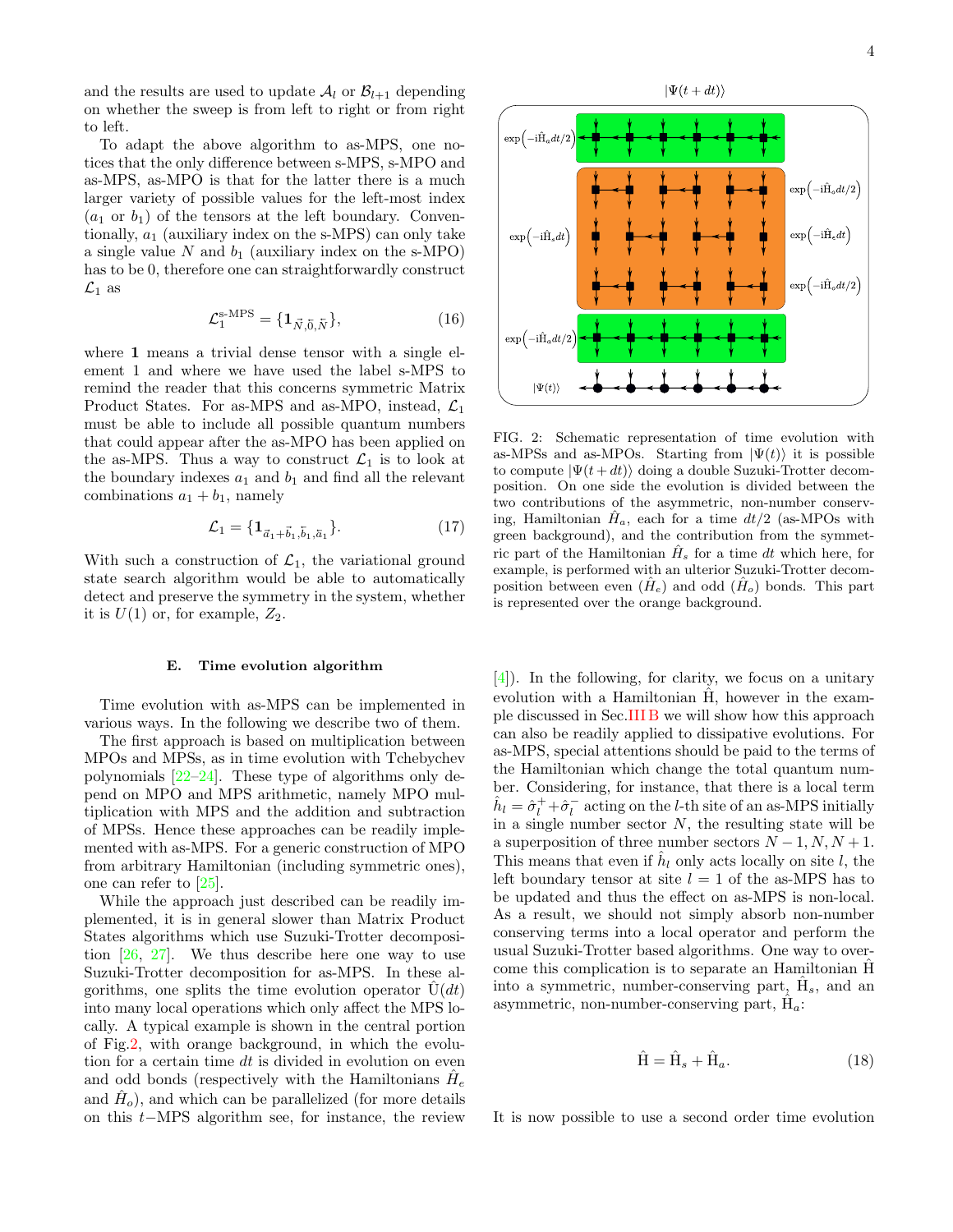$$
\hat{U}(dt) = \exp\left(\frac{-i\hat{H}_a dt}{2}\right) \exp\left(-i\hat{H}_s dt\right) \exp\left(-i\frac{\hat{H}_a dt}{2}\right)
$$
\n(19)

as shown in Fig[.2.](#page-3-1) For the symmetric portion,  $\exp(-i\hat{H}_s dt)$ , one can perform a Suzuki-Trotter based algorithm, while for  $\exp(-i\hat{H}_a dt)$ , one can treat it as an MPO and perform an MPO based time evolution. This hybrid time evolution algorithm would be efficient if the bond dimension  $D_W$  of  $\exp(-i\hat{H}_a dt)$  is small which, for instance, is the case if the non-number-conserving term  $\hat{H}_a$  is local. To give a more concrete idea before we discuss examples in the following section, local non-number conserving components of an Hamiltonian are typical in coupled resonator arrays, see for instance the review [\[28\]](#page-7-16).

### <span id="page-4-0"></span>III. EXAMPLES

In the following we present two exemplary applications of as-MPS. In Sec[.III A](#page-4-1) we discuss a unitary evolution while in Sec[.III B](#page-5-0) we present a boundary driven dissipative systems.

### <span id="page-4-1"></span>A. Ground state and time evolution of an XYZ chain

The Hamiltonian of an XYZ spin chain of size L can be written as

$$
\hat{H}_{\text{XYZ}}(\gamma) = \sum_{l=1}^{L-1} J_{\text{XY}} \left[ (1+\gamma) \hat{\sigma}_l^x \hat{\sigma}_{l+1}^x + (1-\gamma) \hat{\sigma}_l^y \hat{\sigma}_{l+1}^y \right] + \Delta \hat{\sigma}_l^z \hat{\sigma}_{l+1}^z \right] + h \sum_{l=1}^L \hat{\sigma}_l^z,
$$
\n(20)

where  $\hat{\sigma}_l^x$ ,  $\hat{\sigma}_l^y$  and  $\hat{\sigma}_l^z$  are the operators corresponding to Pauli matrices,  $J_{XY}$  is the tunneling,  $\Delta$  is the interaction strength and  $\gamma$  denotes the anisotropy ranging from 0 to 1, h is the strength of magnetization. For the special case  $\gamma = 0$ , this model reduces to an XXZ chain with longitudinal field which conserves the total spin  $\hat{S}_{T}^{z} = \sum_{l} \check{\hat{\sigma}}_{l}^{z}$ and has  $U(1)$  symmetry, while for  $\gamma \neq 0$ , the Hamiltonian commutes with the parity operator  $P$  defined as

$$
\mathcal{P} = \exp\left(i\pi \hat{S}_T^z\right),\tag{21}
$$

thus having a discrete  $Z_2$  symmetry. In the following we work in units for which  $J_{XY} = \hbar = 1$ . We first apply the ground state search algorithm to  $\hat{H}_{XYZ}$  with  $L = 50$ . In the following we keep the interaction strength  $\Delta = 1.5$ and magnetization strength  $h = 0.5$ , and we compute the ground state for different values of  $\gamma$ , starting the



<span id="page-4-2"></span>FIG. 3: (a) Distribution of ground states in different number sectors  $P_{S_T^z}$ . The lines from darker to lighter correspond  $\gamma = 0.1, 0.4, 0.7, 1$  respectively. The  $\gamma = 0$  case has a single total quantum number shown by the black dashed line. (b) Time evolution of the distribution of the quantum state in different number sectors, after a quench from  $\gamma = 0$  to  $\gamma = 0.5$ . The initial state is the ground state of an XXZ chain with a fixed total spin as shown by the black dashed line. The lines from darker to lighter colors correspond to times  $t = 0.1, 0.2, 0.3, 0.4, 0.5$  respectively. The system size is  $L = 50$ , the interaction strength  $\Delta = 1.5$  and the magnetization strength  $h = 0.5$ . We have used bond dimensions up to  $D = 2000$ . In both figures, only the data points with non-zero values are shown (indicated with circles).

<span id="page-4-3"></span>search of the ground state from a state with zero total magnetization  $\hat{S}_T^Z = 0$ . For the case  $\gamma = 0$ , the resulting ground state will be the ground state in the same number sector as the trial starting state, namely in the number sector with 0 total spin. However, for  $\gamma \neq 0$ , the resulting ground state will automatically be in the even number sector, which is a superposition of states from different number sectors that all have an even number for the total spin. If one uses a  $Z_2$  symmetric MPS for the  $\gamma \neq 0$  case, one will obtain the same ground state but only in the number sector labelled by 0 (corresponding to  $mod(\hat{S}_{T}^{z}, 2) = 0$ , i.e. total spin modulo 2 is 0). A major difference between using a  $Z_2$  symmetric MPS and our as-MPS is that with our method it is straightforward to extract the information about the occupation of states with different total spins from the ground state. In fact, one can simply split an adaptively symmetric MPS into many  $U(1)$  symmetric MPSs with a fixed total spin as in Eq. $(8)$ , by just splitting the tensor on the left boundary. Therefore, with adaptively symmetric MPS, one can easily compute the distribution of the ground state in different number sectors  $P_{S_T^z}$ , which is shown in Fig[.3\(](#page-4-2)a). One can see clearly that for  $\gamma = 0$ , the ground state has a single total spin (a kronecker delta at 0 represented by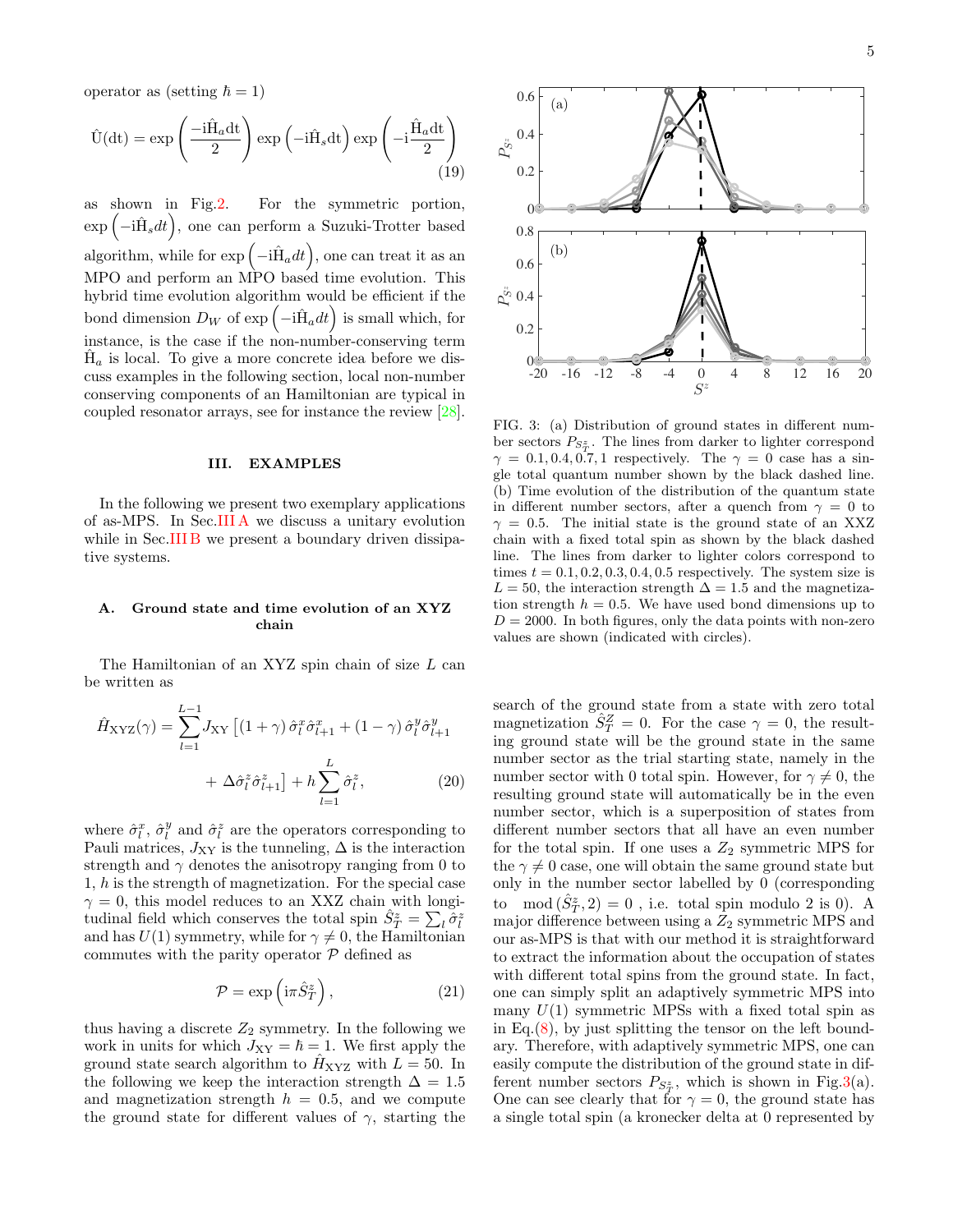a dashed line), while the distribution becomes broader as  $\gamma$  increases to 1. we can also see that the non-zero values are in a period of 4, which means the total number of spins pointing up (down) is even.

We benckmark our as-MPS and as-MPO based ground state search algorithm with the conventional ground state search algorithm based on a  $Z_2$  s-MPS and s-MPO. For the parameters which we have considered in Fig[.3\(](#page-4-2)a), the differences between the ground state energies computed from both approaches are of the order  $10^{-9}$ , with a bond dimension  $D = 2000$ . These two approaches use around 1.7 and 2.5 Gb memory, 0.75 and 2 hours separately on a personal computer with 4 cores of 3.7 GHz frequency.

We then do a quench, starting from the ground state corresponding to  $\gamma = 0$ ,  $|GS_{\text{XXZ}}\rangle$ , and then evolving it with the Hamiltonian [\(20\)](#page-4-3) for  $\gamma = 0.5$ , as if a sudden quench occurred. This evolution can be represented as

$$
|\psi(t)\rangle = \exp\left(-i\hat{H}_{\rm XYZ}(\gamma = 0.5) t\right)|GS_{\rm XXZ}\rangle. \tag{22}
$$

We chose to perform the evolution using a fourth order Runge-Kutta method based on MPO−MPS multiplication. To ensure convergence of our results, we have done simulations with bond dimensions  $D = 1000, 1500, 2000$ and checked various observables, for instance, for the average spin occupation  $\langle \Psi(t)|\hat{\sigma}_l^z|\Psi(t)\rangle$  we get a difference of the order of  $10^{-9}$ . We have also compared these observables with those computed with time-evolving matrix product states algorithm (t-MPS)  $[4]$  using a  $Z_2$  symmetric MPS and MPO, obtaining a difference of the order 10<sup>−</sup><sup>4</sup> . We note that this difference is partially due to the fact that we have used a simple MPO based Runge-Kutta method for the time evolution, which is known to have poorer performance than other MPO based time evolution algorithms such as the approaches in [\[24\]](#page-7-12). Instead, for the symmetric MPS with a  $Z_2$  symmetry, we have used the standard t-MPS algorithm (by manually converting the initial state from  $U(1)$  symmetry into  $Z_2$  symmetry) which is known to be very stable and accurate. With the as-MPS approach it is straightforward to see that the quantum state of the system gradually expands into different number sectors with an even number of total spin  $S_T^z$ , as shown in Fig[.3\(](#page-4-2)b). We note that despite the initial state is computed for an Hamiltonian with a different symmetry from that of the evolution Hamiltonian, we use the same structure of Matrix Product States both for searching the ground state and the evolution, making the passage between the two different symmetry regimes seamless.

## <span id="page-5-0"></span>B. Time evolution of a dissipatively boundary driven Bose-Hubbard chain

The method to evolve in time the as-MPS can be readily extended from unitary to dissipative dynamics. We show an example in the following. The dynamics of the system is described by a master equation of Gorini-



<span id="page-5-3"></span>FIG. 4: (a) Time evolution of the distribution of the density operator in different number sectors,  $P_N$  as in Eq.[\(26\)](#page-6-1), starting from the ground state of a Bose-Hubbard chain with average filling  $\bar{n} = 0.5$ . (b) Average occupation of each site  $l, \langle n_l \rangle$ . In both panels, the black dashed line corresponds to the initial state. The lines from darker to lighter colors correspond to  $t = 0.2, 0.4, 0.6, 0.8, 1$  respectively. The system size  $L = 20$ . The other parameters used are  $d = 10$ ,  $U = 4$ ,  $\Lambda_1 = \Lambda_L = 1$  (in units for which  $J = \hbar = 1$ ),  $\bar{n}_1 = 0.75$ ,  $\bar{n}_L = 0.25$  and the bond dimension  $D = 1500$ .

Kossakowski-Sudarshan-Lindblad form [\[29,](#page-7-17) [30\]](#page-7-18)

$$
\frac{d\hat{\rho}}{dt} = \hat{\mathcal{L}}(\hat{\rho}) = -\frac{i}{\hbar} [\hat{H}_{\rm BH}, \hat{\rho}] + \hat{\mathcal{D}}(\hat{\rho}),\tag{23}
$$

where we refer to  $\hat{\mathcal{L}}$  as the Lindbladian,  $\hat{\mathcal{D}}$  as dissipator, and where the Hamiltonian  $\hat{H}_{\text{BH}}$  can be written as

<span id="page-5-1"></span>
$$
\hat{H}_{\rm BH} = -J \sum_{l=1}^{L-1} (\hat{a}_l \hat{a}_{l+1}^\dagger + \text{H.c.})
$$
\n
$$
+ \frac{U}{2} \sum_{l=1}^L \hat{n}_l (\hat{n}_l - 1).
$$
\n(24)

The dissipator can be written as

<span id="page-5-2"></span>
$$
\hat{\mathcal{D}}(\hat{\rho}) = \sum_{l=1,L} \Lambda_l \left[ (\bar{n}_l + 1) \left( 2 \hat{a}_l \hat{\rho} \hat{a}_l^\dagger - \{\hat{a}_l^\dagger \hat{a}_l, \hat{\rho}\} \right) \right. \\
\left. + \bar{n}_l \left( 2 \hat{a}_l^\dagger \hat{\rho} \hat{a}_l - \{\hat{a}_l \hat{a}_l^\dagger, \hat{\rho}\} \right) \right].\n\tag{25}
$$

In Eqs.[\(24,](#page-5-1)[25\)](#page-5-2) we have used the notations  $\hat{a}_l^{\dagger}$ ,  $\hat{a}_l$  for the bosonic creation and annihilation operators and  $\hat{n}_l$  =  $\hat{a}_{l}^{\dagger} \hat{a}_{l}$ . *J* is the tunneling amplitude and *U* is the local interaction strength.  $\Lambda_{1,L}$  denotes the strength of the dissipation acting at the edges  $l = 1$  or  $l = L$ . If  $J = 0$ , the dissipator will impose a local thermal distribution at the edges with average occupation  $\bar{n}_{1,L}$  respectively. Similarly as for the case of the XYZ chain, in the following we work in units for which  $J = \hbar = 1$ .

In general, to simulate the time evolution of this system with Matrix Product States, it is first useful to stress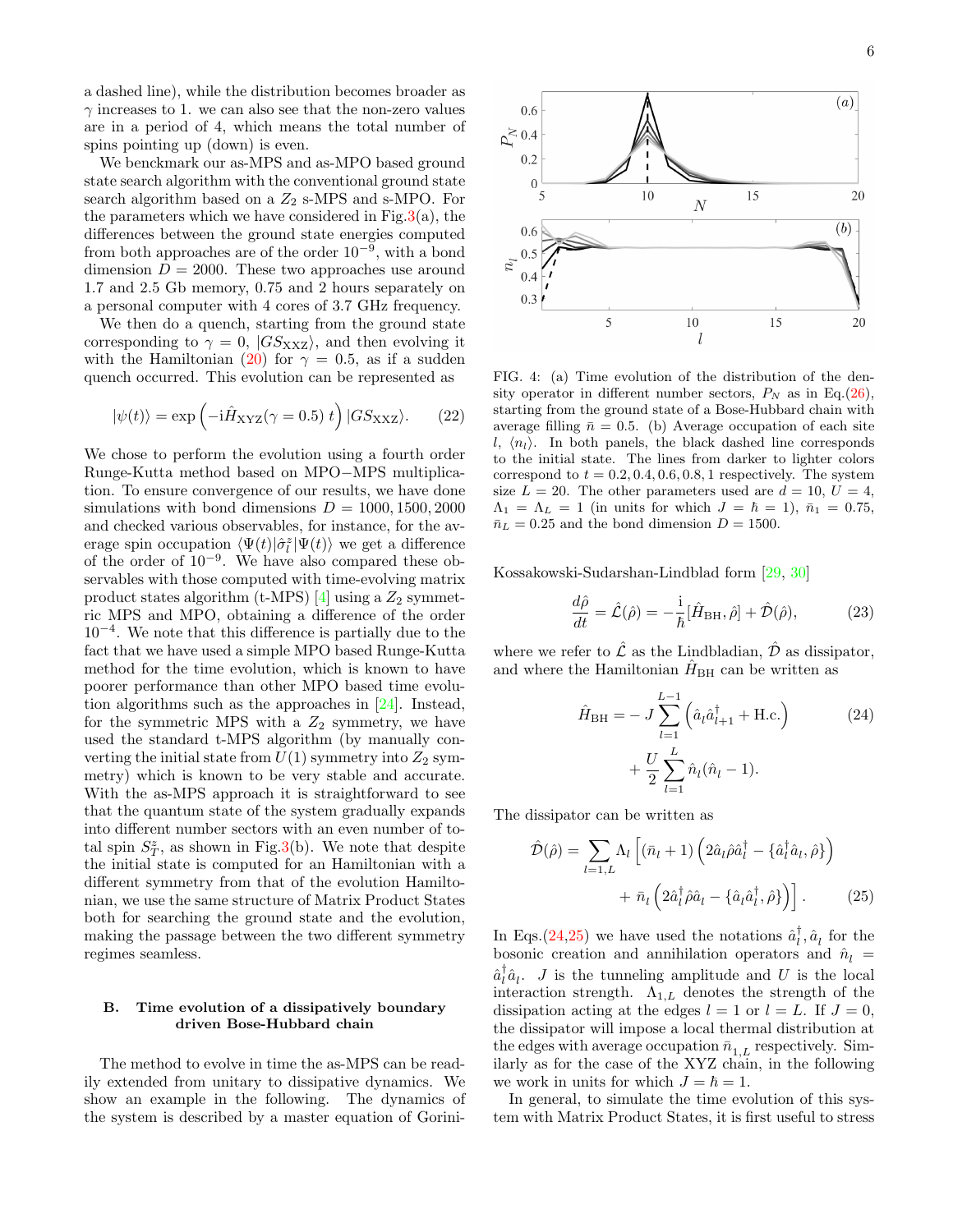that, while at a given site it would be possible to have a very large (even infinite) number of bosonic particles, the first step is to limit the local Hilbert space size to a finite number, which we refer to as  $d$ . For unitary systems, for an interaction strength  $U \geq 3$ , it is usually sufficient to keep  $d = 4$ . However, to faithfully represent a local bosonic thermal state, d has to be much larger due to the long tail of the thermal distribution. In our simulations we have used  $d = 10$  and  $d = 11$  to ensure the accuracy of the results.

A standard way to deal with density matrices with Matrix Product States is to consider them as vectors and, as a result, the local Hilbert space will be of size  $d^2$ . If one uses non-symmetric Matrix Product States for the time evolution, for instance splitting the operator  $\exp\left(\hat{\mathcal{L}}dt\right)$ into many two-sites operators, then each two-body operator would be a  $d^4 \times d^4$  matrix. For  $d = 10$ , one such operator will contain 10<sup>8</sup> (possibly complex) numbers, thus consuming a large amount memory. Furthermore, the most numeric expensive part of the Matrix Product States algorithm would be a two-site singular value decomposition performed on a  $Dd^2 \times Dd^2$  matrix. For a reasonable bond dimension  $D = 100$  and local Hilbert space  $d = 10$ , this tensor would have a size of  $10^4 \times 10^4$ , for which it is prohibitive to run a singular value decomposition on most personal computers. On this point we remark that in [\[31\]](#page-7-19) we kept only the diagonal and a few off-diagonal elements of the single-site reduce density matrix thus reducing the local space from  $d^2$  to kd with  $k < 5$ . This was possible for the dissipator used (same as the one in Eq. $(25)$ , and the system analyzed), as the local density matrix is mainly diagonal. Such approximation is however not sufficient to study larger systems. Using as-MPS it is possible, as explained in the following, to study larger systems.

We note that the unitary part of  $\mathcal{\hat{L}}$  is number conserving, while the dissipator in Eq. $(25)$  is local, thus the MPO for the non-number-conserving part has a bond dimension equal to 1, which is the smallest possible size. In addition, the dissipator in Eq. $(25)$  has an ulterior property: if we write the density operator using the basis  $|\vec{n}_N;N\rangle\langle\vec{m}_M;M|$  where N is the total number of bosons in the ket  $(M$  in the bra), and  $\vec{n}_N$  is the vector detailing how the  $N$  bosons are distributed over the  $L$  sites (respectively  $\vec{m}_M$  describes how the M bosons are distributed between  $L$  sites), then it appears clear that the dissipator couples the element corresponding to  $|\vec{n}_N;N\rangle\langle\vec{m}_M;M|$ with  $|\vec{n}_{N+1}; N \pm 1\rangle \langle \vec{m}_{M+1}; M \pm 1|$ . This implies that if the initial condition belongs to a single number sector (e.g. at initial time  $N = M$ ), then the density operator will have only non-zero terms for blocks in which  $N = M$ . This block-diagonal structure of the density operator has been discussed in [\[32\]](#page-7-20) and exploited in the context of studying transport with exact diagonalization tools. This symmetry of the density operator will automatically be preserved with as-MPS and as-MPO, making our hybrid time evolution algorithm introduced in Sec[.II E](#page-3-0) an ideal tool to study this type of problems.

In our exemplary simulation, we first prepared the initial state of the system to be the ground state of a Bose-Hubbard chain of size  $L = 20$  with average filling 0.5 and  $U = 4$ , which we denote as  $|GS_{BH}\rangle$ . We then turn on the dissipation, with  $\Lambda_1 = \Lambda_L = 1$ ,  $\bar{n}_1 = 0.75$  and  $\bar{n}_L = 0.25$ . For the simulations we have truncated the local Hilbert space to  $d = 10$  and used a bond dimension  $D = 1000$  for the MPS, and the time step  $dt = 0.01$ . To ensure that our choices of  $d$  and  $D$  are appropriate, we have also done simulations and computed the local density  $\langle \hat{n}_i \rangle = \text{tr} (\hat{n}_l \hat{\rho})$  with  $d = 11$ , getting a difference of the order of  $10^{-5}$ , and with  $D = 1500$ , getting a difference of the order of  $10^{-4}$ . In Fig[.4\(](#page-5-3)a), we plot the distribution of the quantum state in different number sectors, i.e.

<span id="page-6-1"></span>
$$
P_N = \sum_{\vec{n}_N} \langle \vec{n}_N; N | \hat{\rho} | \vec{n}_N; N \rangle, \tag{26}
$$

something readily done with as-MPS. The initial state has a total of 10 bosons, then during the evolution, the state becomes a superposition of states from many number sectors due to the boundary dissipative driving. The distribution of the density operator in different number sectors becomes broader with time. In Fig[.4\(](#page-5-3)b), we plot the average occupation  $\langle \hat{n}_l \rangle$  as a function of site l at different times. Initially, since the evolution starts from the ground state, the distribution of  $\langle n_l \rangle$  is symmetric around the middle site. At later times the distribution becomes unbalanced due to the different drivings at the two edges.

### <span id="page-6-0"></span>IV. CONCLUSION

In this work we have proposed a Matrix Product States algorithm that can treat a global  $U(1)$  symmetry or one of its subgroups on the same footing. At the same time, this method can also deal with non-number conserving systems. We have shown how this method, based on adaptively symmetric Matrix Product States, can be applied to search for the ground state of a system and also for time evolution.

We shall note that the conventional symmetric Matrix Product States method can be viewed as a special case of the one presented here. Moreover, for systems without  $U(1)$  symmetry, or, for instance, with only  $Z_2$  symmetry, the adaptively symmetric Matrix Product States method allows to readily acquire additional information about the distribution of the state in different number sectors.

This method could be very useful in some applications in which the presence of symmetries, and their type, changes within the evolution. We have studied two such examples both for unitary and dissipative systems. In both cases the use of adaptively symmetric Matrix Product States allows to readily follow the evolution of the system and benefit of the symmetries when present. The efficiency of the method depends on the system studied. Adaptively symmetric Matrix Product States could also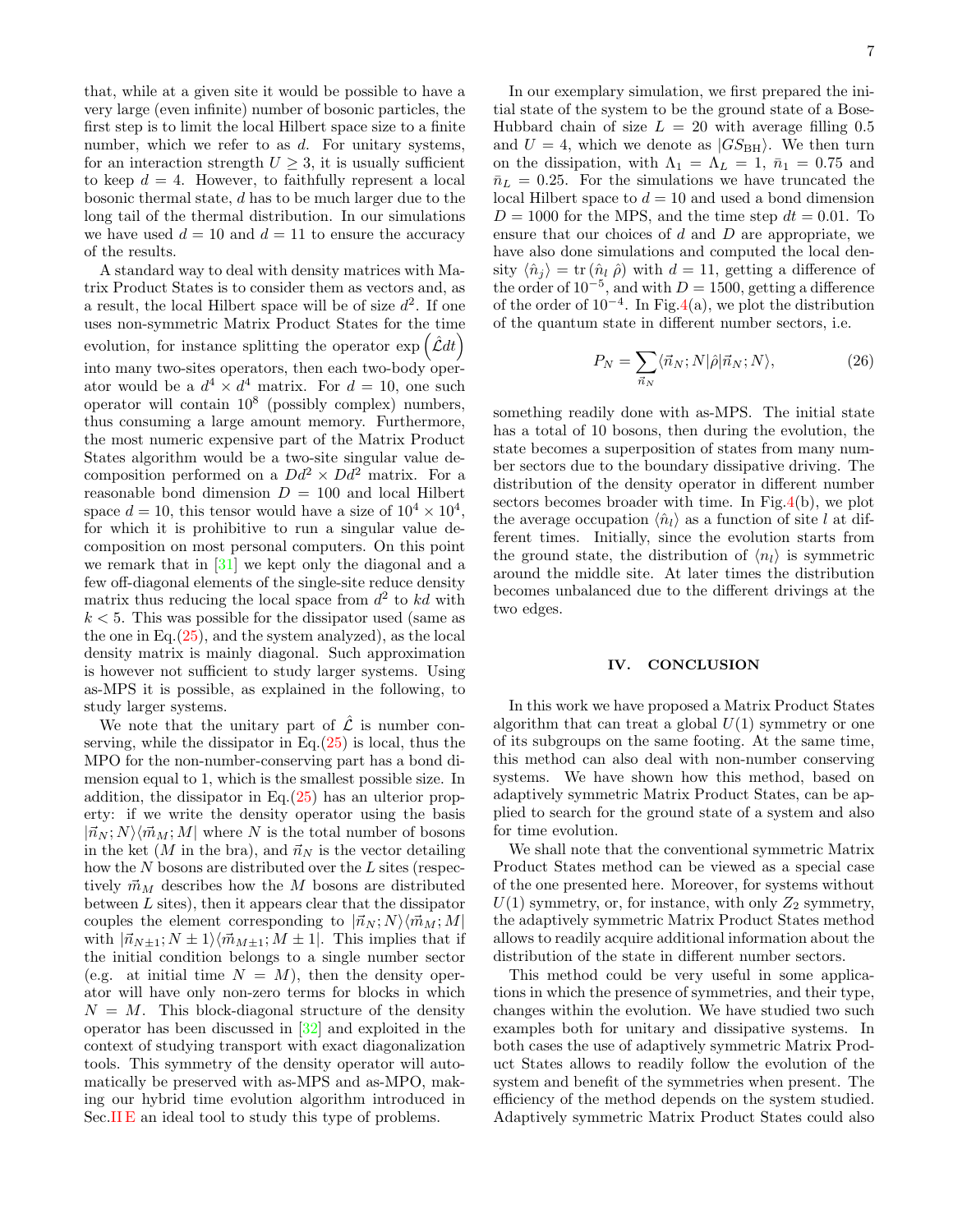be extended to systems with non-Abelian symmetries, however this is beyond the scope of the current work.

### Acknowledgments

C. G. acknowledges support from National Natural Science Foundation of China under Grants No. 11504430

- <span id="page-7-0"></span>[1] M. Fannes, B. Nachtergaele, and R. Werner, Commun. Math. Phys., 144, 443 (1992).
- [2] S. Ostlund and S. Rommer, Phys. Rev. Lett., 75, 3537 (1995).
- [3] D. Perez-Garcia, and F. Verstraete, M.M. Wolf, and J.I. Cirac, Quantum Inf. Comput., 7, 401 (2007).
- <span id="page-7-1"></span>[4] U. Schollwoëk, Ann. Phys.  $326$ , 96 (2011).
- <span id="page-7-2"></span>[5] M. B. Hastings, J. Stat. Mech: Theory Exp. (2007) P08024.
- <span id="page-7-3"></span>[6] G. Vidal, Phys. Rev. Lett., **101**, 110501 (2008).
- <span id="page-7-4"></span>[7] G. Vidal, Phys. Rev. Lett. **91**, 147902 (2003).
- [8] G. Vidal, Phys. Rev. Lett. **93**, 040502 (2004).
- <span id="page-7-7"></span>[9] A. J. Daley, C. Kollath, U. Schollwöck, and G. Vidal, J. Stat. Mech. Theor. Exp., (2004) P04005.
- [10] S. R. White and A. E. Feiguin, Phys. Rev. Lett. 93, 076401 (2004).
- [11] F. Verstraete, J. J. García-Ripoll, and J. I. Cirac, Phys. Rev. Lett., 93, 207204 (2004).
- [12] A. J. Daley, Adv. Phys. **63**, 77 (2014)
- [13] I. de Vega, and M.C. Banuls, Phys. Rev. A (2015)
- [14] C. Guo, I. de Vega, U. Schollwöck, and D. Poletti, Phys. Rev. A 97, 053610 (2018).
- [15] X. Xu, J. Thingna, C. Guo, and D. Poletti, Phys. Rev. A 99, 012106 (2019).
- [16] T. Prosen, and M. Znidaric, J. Stat. Mech. (2009) P02035.
- <span id="page-7-5"></span>[17] M. Palmero, X. Xu, C. Guo, and D. Poletti, arXiv:1901.05145 (2019).
- <span id="page-7-6"></span>[18] T. Prosen, and I. Pizorn, Phys. Rev. Lett. 101, 105701 (2008).
- <span id="page-7-8"></span>[19] D. Perez-Garcia, M.M. Wolf, M. Sanz, F. Verstraete, and J.I. Cirac, Phys. Rev. Lett., 100, 167202 (2008).
- <span id="page-7-9"></span>[20] S. Singh, R.N.C. Pfeifer, and G. Vidal, Phys. Rev. B 83, 115125 (2011).
- <span id="page-7-10"></span>[21] I. P. McCulloch, J. Stat. Mech. (2007) P10014.
- <span id="page-7-11"></span>[22] J. J. García-Ripoll, New J. Phys. 8, 305 (2006).
- [23] J.C. Halimeh, F. Kolley, and I.P. McCulloch, Phys. Rev. B 92, 115130 (2015).
- <span id="page-7-12"></span>[24] M.P. Zaletel, R.S.K. Mong, C. Karrasch, J.E. Moore, and F. Pollmann, Phys. Rev. B 91, 165112 (2015).
- <span id="page-7-13"></span>[25] C. Hubig, I. P. McCulloch, and U. Schollwock, Phys. Rev. B 95, 035129 (2017).
- <span id="page-7-14"></span>[26] H.F. Trotter, Proc. Amer. Math. Soc. 10, 545 (1959).
- <span id="page-7-15"></span>[27] M. Suzuki, Comm. Math. Phys. 51, 2 (1976).
- <span id="page-7-16"></span>[28] C. Noh, and D. Angelakis, Rep. Prog. Phys. 80, 016401 (2016).
- <span id="page-7-17"></span>[29] V. Gorini, A. Kossakowski, and E. C. G. Sudarshan, J. Math. Phys. 17, 821 (1976).
- <span id="page-7-18"></span>[30] G. Lindblad, Commun. Math. Phys. **48**, 119 (1976).
- <span id="page-7-19"></span>[31] C. Guo, M. Mukherjee, and D. Poletti, Phys. Rev. A **92**, 023637 (2015).

and No. 11805279. D.P. acknowledges support from the Singapore Ministry of Education, Singapore Academic Research Fund Tier-II (project MOE2016-T2-1-065).

<span id="page-7-20"></span>[32] C. Guo, and D. Poletti, Phys. Rev. B **96**, 165409 (2017).

## Appendix A: Construction of as-MPS and as-MPO for XYZ chain

In this appendix we demonstrate the process of constructing of an as-MPS and an as-MPO using the concrete example of a 3-site spin XYZ chain with the magnetization strength  $h = 0$ . We label the state  $|0\rangle$  with quantum number 0, and the state  $|1\rangle$  with 1. Assuming we have an initial state which is

$$
|\psi\rangle = \frac{\sqrt{2}}{2} (|110\rangle + |100\rangle)
$$
 (A1)

The as-MPS corresponding to state  $|\psi\rangle$  is

$$
\mathcal{M}_1 = \frac{\sqrt{2}}{2} \{ \mathbf{1}_{\vec{1}, \vec{0}}^{\bar{1}}, \mathbf{1}_{\vec{2}, \vec{1}}^{\bar{1}} \},
$$
  
\n
$$
\mathcal{M}_2 = \{ \mathbf{1}_{0, \vec{0}}^{\vec{0}}, \mathbf{1}_{\vec{1}, \vec{0}}^{\vec{1}} \},
$$
  
\n
$$
\mathcal{M}_3 = \{ \mathbf{1}_{0, \vec{0}}^{\vec{0}} \}.
$$
  
\n(A2)

In fact on site  $l = 3$  there is only one possible quantum number flowing in  $\overline{a}_4 = 0$ , only one quantum number present on the site  $\bar{\sigma}_3 = 0$  and hence only one possible output  $\vec{a}_3 = 0$ . Similarly, at site  $l = 2$  there are two possible values for  $\overline{\sigma}_2 = 0$ , 1 which results in  $\overline{a}_2 = 0$ , 1. At site  $l = 3$ , the local quantum number is only  $\overline{\sigma}_1 = 1$ , but since  $\bar{a}_2$  takes two possible values, then  $\bar{a}_1 = 1, 2$ .

In the non-symmetric case, the MPO corresponding to  $H<sub>XYZ</sub>$  for  $L = 3$  can be straightforwardly written as

$$
MPO_{XYZ} = \begin{bmatrix} (1+\gamma)\sigma^x & (1-\gamma)\sigma^y & \Delta\sigma^z & 1 \end{bmatrix} \otimes
$$

$$
\begin{bmatrix} \sigma^x & \mathbf{0} & \mathbf{0} & \mathbf{0} \\ \sigma^y & \mathbf{0} & \mathbf{0} & \mathbf{0} \\ \sigma^z & \mathbf{0} & \mathbf{0} & \mathbf{0} \\ \mathbf{1} & (1+\gamma)\sigma^x & (1-\gamma)\sigma^y & \Delta\sigma^z \end{bmatrix} \otimes \begin{bmatrix} 1 \\ \sigma^x \\ \sigma^y \\ \sigma^z \end{bmatrix}.
$$
 (A3)

Now we first rewrite  $\hat{H}_{\text{XYZ}}$  in the following form

$$
\hat{H}_{\text{XYZ}} = 2 \sum_{j=1}^{2} \left[ \hat{\sigma}_{j}^{+} \hat{\sigma}_{j+1}^{-} + \hat{\sigma}_{j}^{-} \hat{\sigma}_{j+1}^{+} + \right. \\
\left. \gamma (\hat{\sigma}_{j}^{+} \hat{\sigma}_{j+1}^{+} + \hat{\sigma}_{j}^{-} \hat{\sigma}_{j+1}^{-}) + \Delta \hat{\sigma}_{j}^{z} \hat{\sigma}_{j+1}^{z} \right], \text{ (A4)}
$$